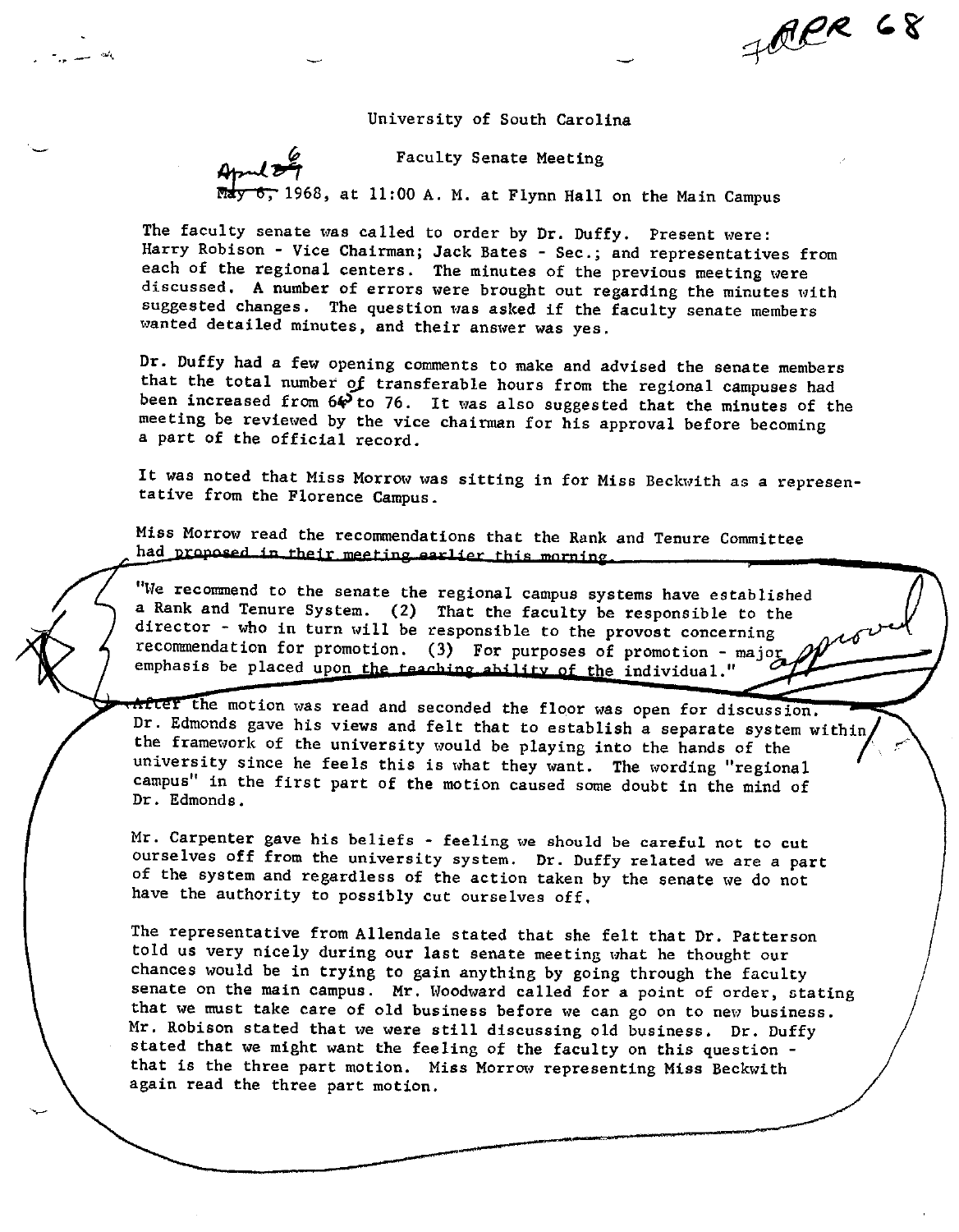Page 2

.....

-.

The question was raised and the motion carried.

Dr. Edmonds called for a showing of hands - twenty-five members were in favor of the motion, four members were against it. Dr. Duffy related that the system is still under the university. Mr. Carpenter stated that number one should be dropped from the motion. Mr. Carpenter wanted the same Rank and Tenure as on the main campus but he wanted the recommendation not to the Department Head but to the Director. Dr. Duffy related back to the faculty manual the ruling by the University. Mr. Woodward asked for the report from the Faculty. It was pointed out by Dr. Duffy that twenty-five members present had just voted in favor or motion as is, thus cancelling out any changes. Dr. Edmonds expressed the feeling of the faculty members of Spartanburg that they are not in favor of **a** separate system .

 $\simeq$ Discussion on instructions in minutes by Vice Chairman.

Motion made to reconsider adopted motion - moved and rejected by a show of hands 13 to 9.

Question was raised regarding the faculty manual (to have separate manual or stay with the manual of University). Discussion: Each member polled as

|  |                                                                             |                          | to their instructions from faculty members concerning faculty manual. |
|--|-----------------------------------------------------------------------------|--------------------------|-----------------------------------------------------------------------|
|  | allendale                                                                   |                          | Cother war                                                            |
|  | Coastal                                                                     | $\blacksquare$           | University Manual                                                     |
|  | Spartanburg                                                                 | $\overline{\phantom{a}}$ | University Manual                                                     |
|  | Union                                                                       | $\bullet$                | Either way                                                            |
|  | Midlands                                                                    | ۰                        | University Manual                                                     |
|  | $\mathbf{11}$ attends confidence $\mathbf{3}$ is considered as $\mathbf{3}$ |                          |                                                                       |

All others preferred a separate manual.

Motion made by Mr. Woodward - appoint a committee to write a faculty mamual for Regional Center System to include desires concerning Rank, Tenure and Promotion.

Discussion: As to whether a regional section should be incorporated in a University Faculty Manual.

Substitute Motion: Leave it up to Dr. Patterson as to whether we should **have a separate faculty manual or not.** 

Substitute Motion: Defeated.

Original Motion: Defeated.

Vice Chairman appointed a committee for recommendations for tenure of office holders and for nominations for permanent office holders.